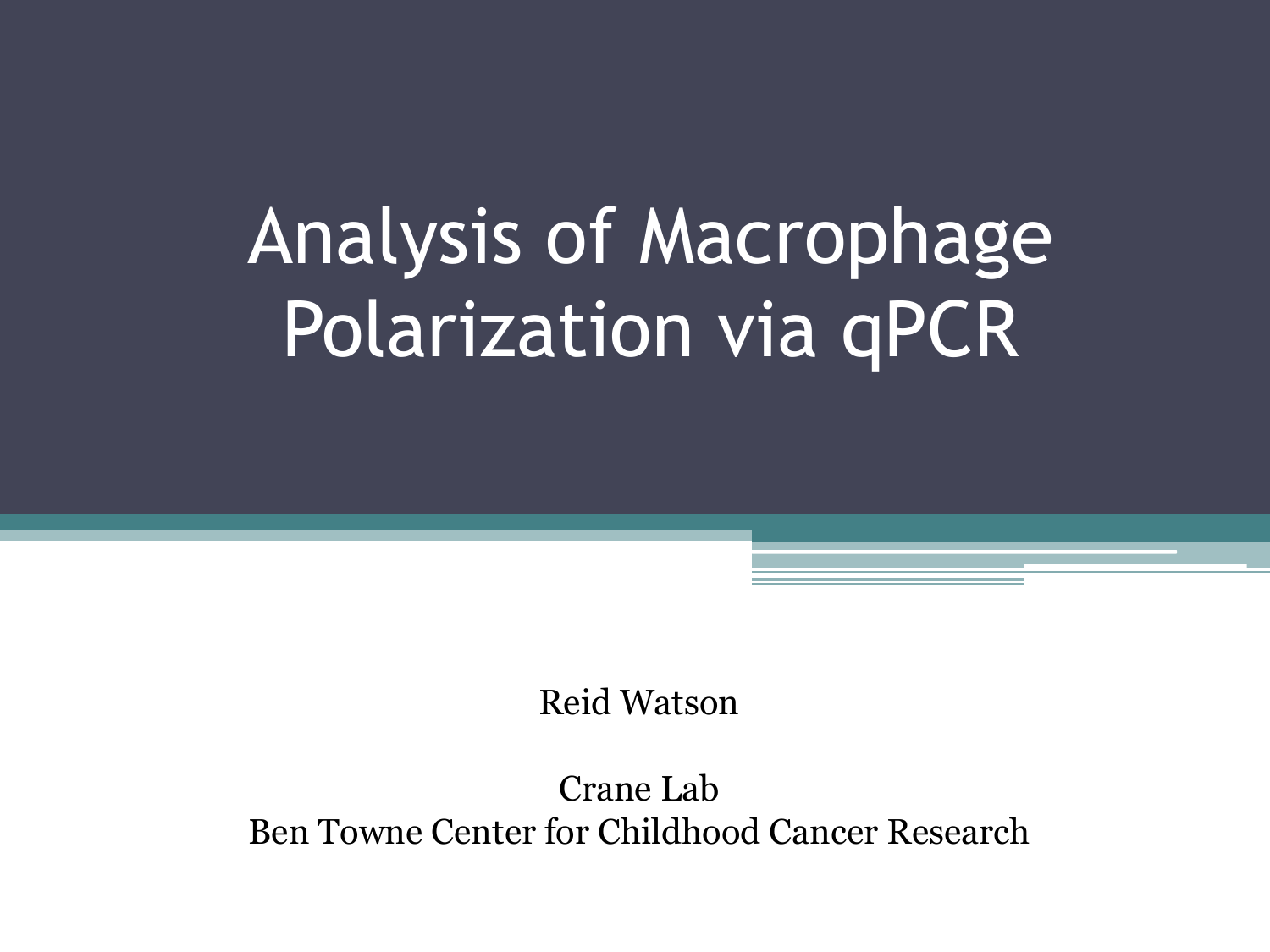# Myeloid Cell Polarization

|                                          | M2                                                                             | <b>MDSC</b>                          |  |
|------------------------------------------|--------------------------------------------------------------------------------|--------------------------------------|--|
| <b>Classical Macrophage</b><br>$\bullet$ | Alternative<br>Macrophage<br>Tumor-associated<br>$\bullet$<br>Macrophage (TAM) | Myeloid-derived<br>suppressor cell   |  |
| Pro-inflammatory<br>$\bullet$            | Anti-inflammatory                                                              | Anti-inflammatory<br>$\bullet$       |  |
| Anti-tumor                               | Pro-tumor                                                                      | Pro-tumor<br><b>Suppress T cells</b> |  |

• Distinction between M2 and MDSCs still poorly understood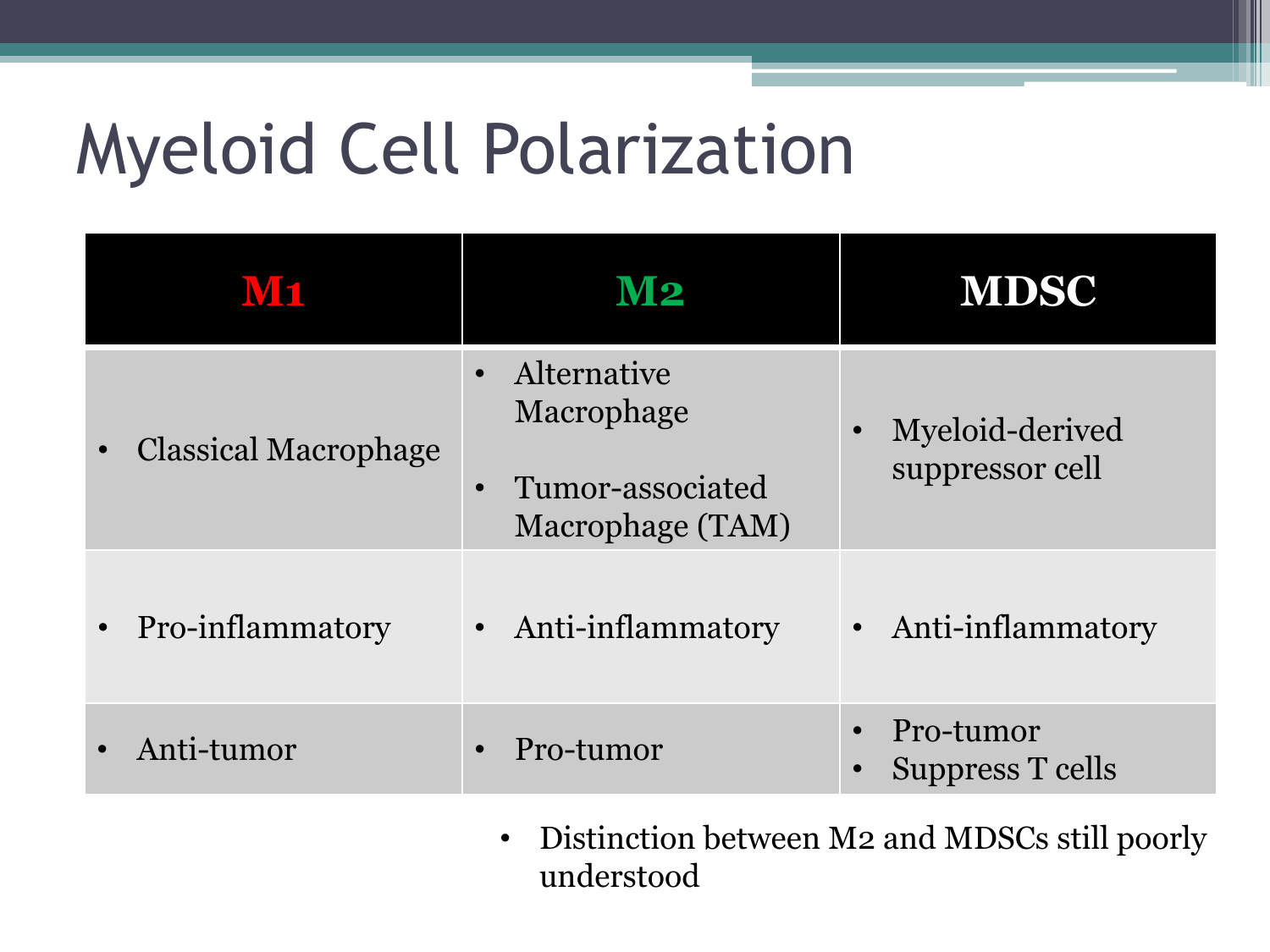# Purpose

- Macrophage gene expression poorly understood
	- Identify protocols for reliable macrophage differentiation
	- Classify gene expression profiles of M1, M2, MDSC
- Genetically engineered macrophages (GEMs) ▫ Help T cells fight solid tumors, such as glioblastoma (GBM)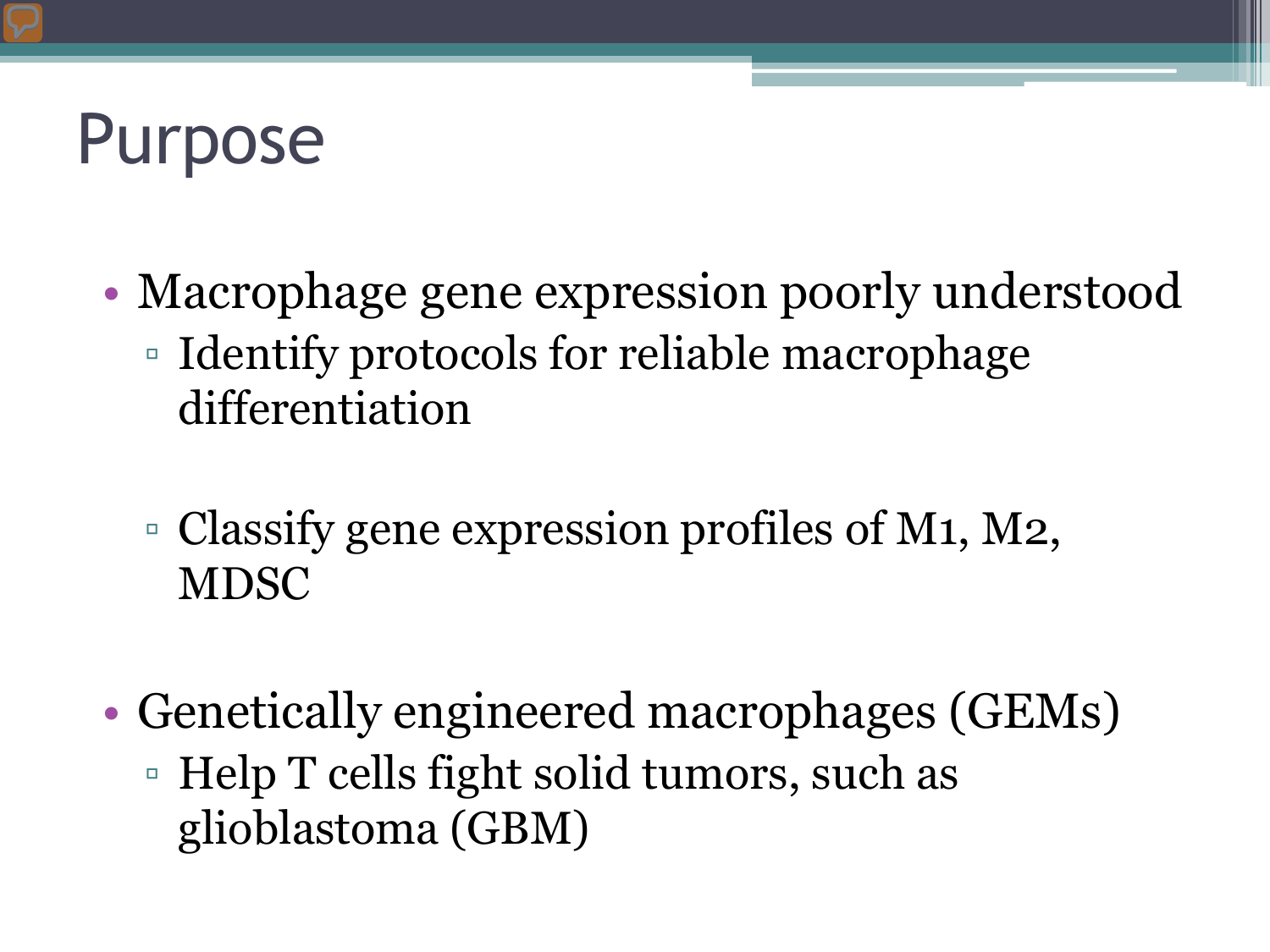## Literature

| в                                                     |                | $\rm M2$                                                  |                       |                                                |                                |                                               |                              |                                          |                                             | $\mathbf{M1}$       |
|-------------------------------------------------------|----------------|-----------------------------------------------------------|-----------------------|------------------------------------------------|--------------------------------|-----------------------------------------------|------------------------------|------------------------------------------|---------------------------------------------|---------------------|
|                                                       |                | $M(IL-4)$                                                 | M(1c)                 | $M(IL-10)$                                     | $M(GC+TGF\beta)$               | M(GC)                                         |                              | $M(-)$ $M(LPS)$                          | $M(LPS+IFN\gamma)$                          | $M(IFN\gamma)$      |
| <b>Transcription factors,</b><br><b>SOCS proteins</b> | Mouse          | $pSTAT6$ +++<br>pSTAT1-ve<br>Ifr4, Socs2                  |                       | $pSTAT3 +$<br>Nf <sub>13</sub><br>Sbno2, Socs3 |                                |                                               |                              | $pSTAT1 +$<br>pSTAT6-ve<br>Socs1, Nfkbiz | pSTAT1+<br>pSTAT6-ve<br>Socs1, Nfkbiz, Irf5 | $pSTAT1++$<br>Socs1 |
|                                                       | Human          | IRF4, SOCS1*,<br>GATA3*                                   |                       | SOCS3                                          | ID3, RGS1<br>$pSMAD2 +$        |                                               |                              | IRF5                                     | $pSTAT1++$<br>IRF5, IRF1                    | $pSTAT1++$<br>IRF5  |
| Cytokines                                             | Mouse          |                                                           | II10, II6             | II10                                           |                                |                                               |                              | Tnf, II6, II27                           | Tnf, II6, II27,<br>Il23a, Il12a             |                     |
|                                                       | Human          |                                                           |                       |                                                |                                |                                               | culture variables            | <b>TNF, IL6, IL1B</b>                    | TNF, IL6, IL1B,<br>IL12A, IL12B, IL23A      |                     |
| Chemokines                                            | Mouse          | Ccl17, Ccl24<br>Ccl22                                     | Cxcl13, Ccl1<br>Ccl20 |                                                |                                |                                               |                              |                                          |                                             |                     |
|                                                       | Human          | CCL4*, CCL13*<br>CCL17, CCL18                             |                       |                                                |                                |                                               |                              | <b>CXCL10, IL8</b>                       | CCL5, CXCL9,<br>CXCL10, CXCL11              | CCL18-ve            |
| Scavenger receptors                                   | Mouse<br>Human | MRC1*, STAB1<br>MARCO-ve<br>CD163-ve                      |                       |                                                |                                | CD163, STAB1,<br>MARCO                        |                              | Marco                                    | Marco                                       |                     |
| Matrix                                                | Mouse<br>Human | FN, TGFB1, MMP1,<br>MMP12, TG, F13A1*                     |                       |                                                |                                | $F13A1+$<br>Negative for<br>markers in M(IL4) | gene expression dependent on | MMP9                                     |                                             |                     |
| Amino acid<br>metabolism                              | Mouse          | $Arg1++$                                                  | Nos2                  |                                                |                                |                                               | Baseline                     | $Arg1+,$<br>$Nos2 +$                     | $Arg1+,$<br>$Nos2++$                        | Ido1<br>$Nos2+++$   |
|                                                       | Human          |                                                           |                       |                                                |                                |                                               |                              |                                          | IDO1, KYNU                                  | IDO1, KYNU          |
| Others                                                | Mouse          | Retnla, Chi3I3<br>Alox15                                  | Retina-ve Il4ra       |                                                |                                |                                               |                              |                                          |                                             |                     |
|                                                       | Human          | TGM2*, ADORA3,<br>TGFBR2-ve<br>IL17RB, ALOX15*<br>CD200R* |                       | IL4RA                                          | TGFBR2++<br>ALOX5AP,<br>IL17RB | TGFBR2++<br>ADORA3,                           |                              | PTX3                                     | GBPI, CCR7, CD40                            |                     |

#### **Canonical Findings**

| <b>M2</b>    | $\mathbf{M1}$   |
|--------------|-----------------|
| <b>IL10</b>  | <b>IFNg</b>     |
| <b>CD163</b> | IL <sub>8</sub> |
| • TGFb       | $\cdot$ IL1b    |
|              | $IP-10$         |
|              | <b>IL-12a</b>   |
|              | $IL-12b$        |
|              |                 |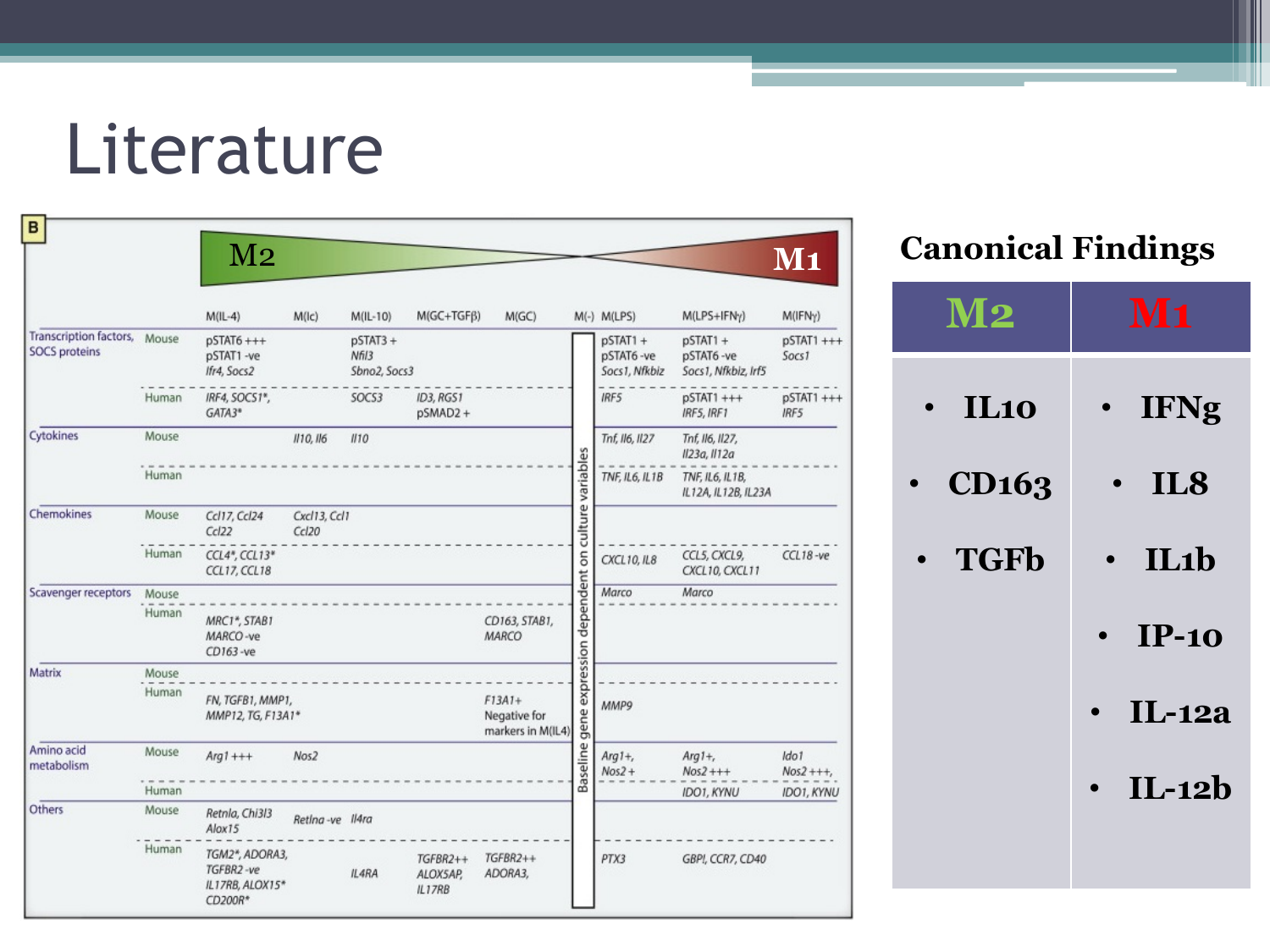## Hypothesis

| <b>Polarization Hypothesis</b> |                |                    |  |  |
|--------------------------------|----------------|--------------------|--|--|
| M1                             | M <sub>2</sub> | <b>MDSC marker</b> |  |  |
| <b>IFNg</b>                    | MMP9           | CD62L              |  |  |
| <b>TNFa</b>                    | <b>CD163</b>   | iNos               |  |  |
| $IL-8$                         | <b>TGFb</b>    | MMP9               |  |  |
| $IL-6$                         | $IL-10$        | Arginase           |  |  |
| $IP-10$                        | <b>VEGF</b>    |                    |  |  |
| $IL-1b$                        |                |                    |  |  |
| $IL-12a$                       |                |                    |  |  |
| $IL-12b$                       |                |                    |  |  |
| <b>IFNa</b>                    |                |                    |  |  |
| <b>IFNb</b>                    |                |                    |  |  |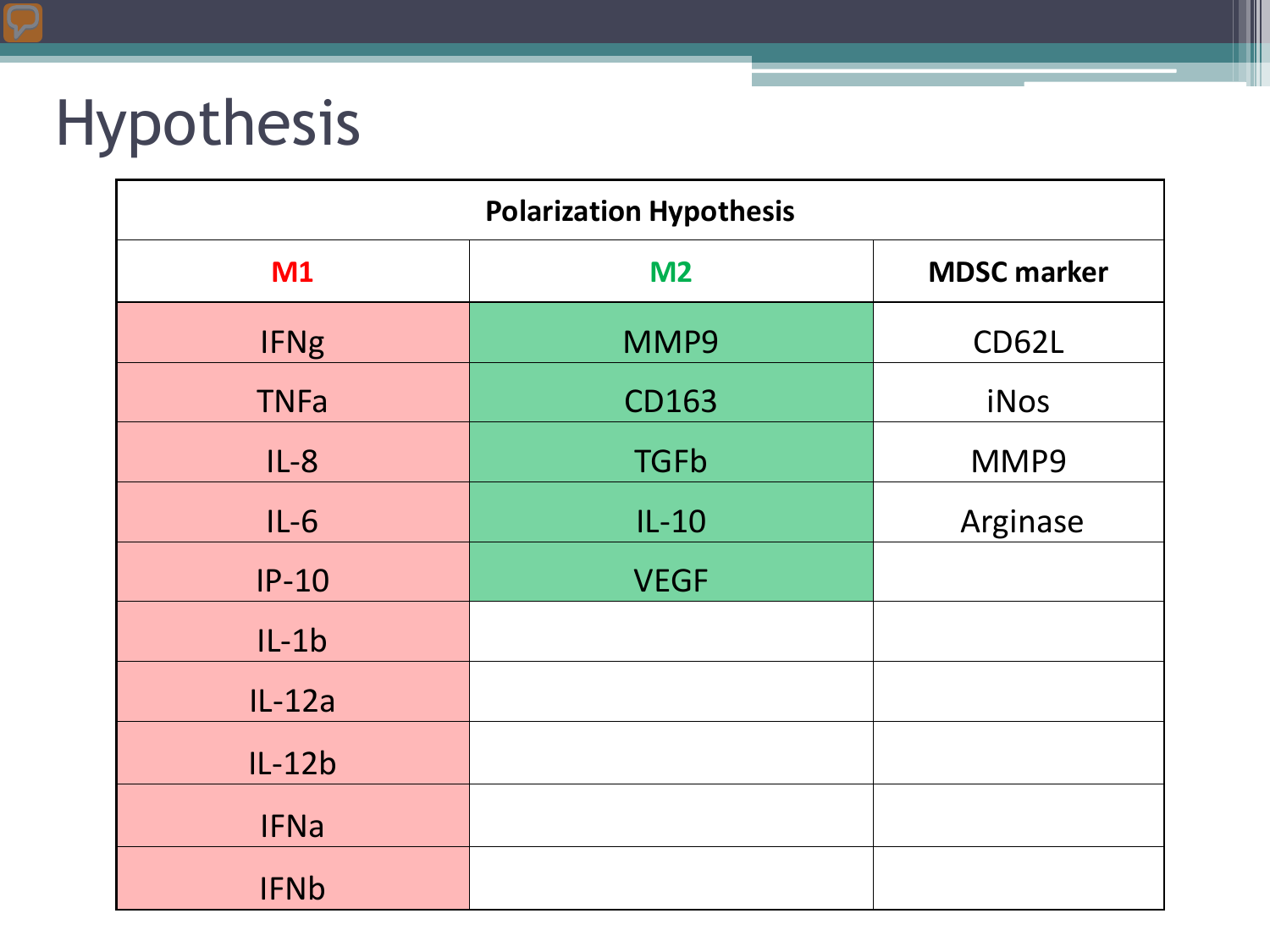# qPCR Analysis

- Sample Treatments
	- **Panel 1** 
		- M2: M-CSF
		- $\cdot$  M2+ : M-CSF + IL4
		- M1: GM-CSF
		- M1+ : GM-CSF + LPS + IFNg
	- **Panel 2**
		- **M2+** : M-CSF + IL-4
		- **MDSC**: Tumor cellconditioned media

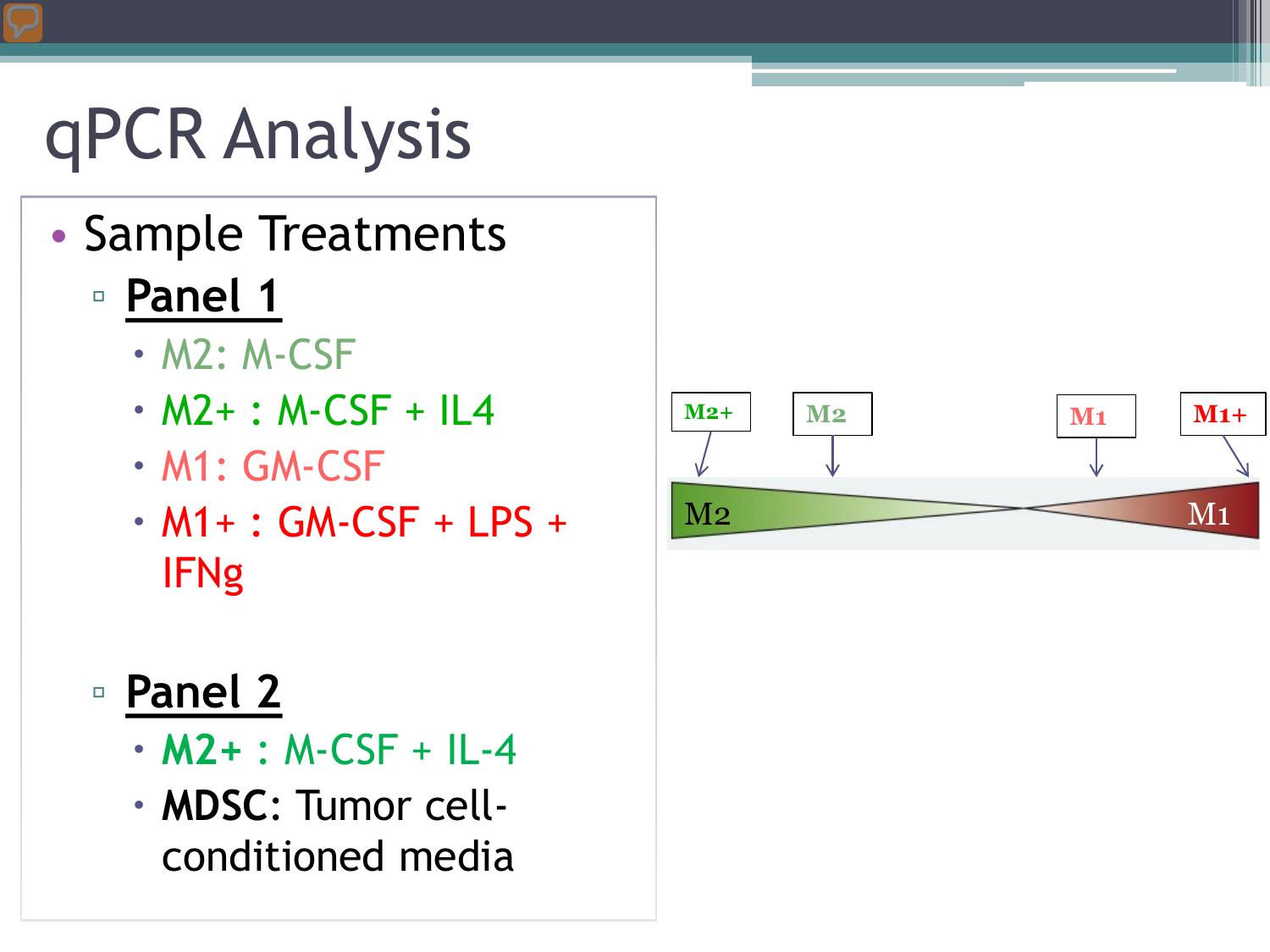### Results (**Panel 1**)

#### **Differential Gene Expression Profiles**

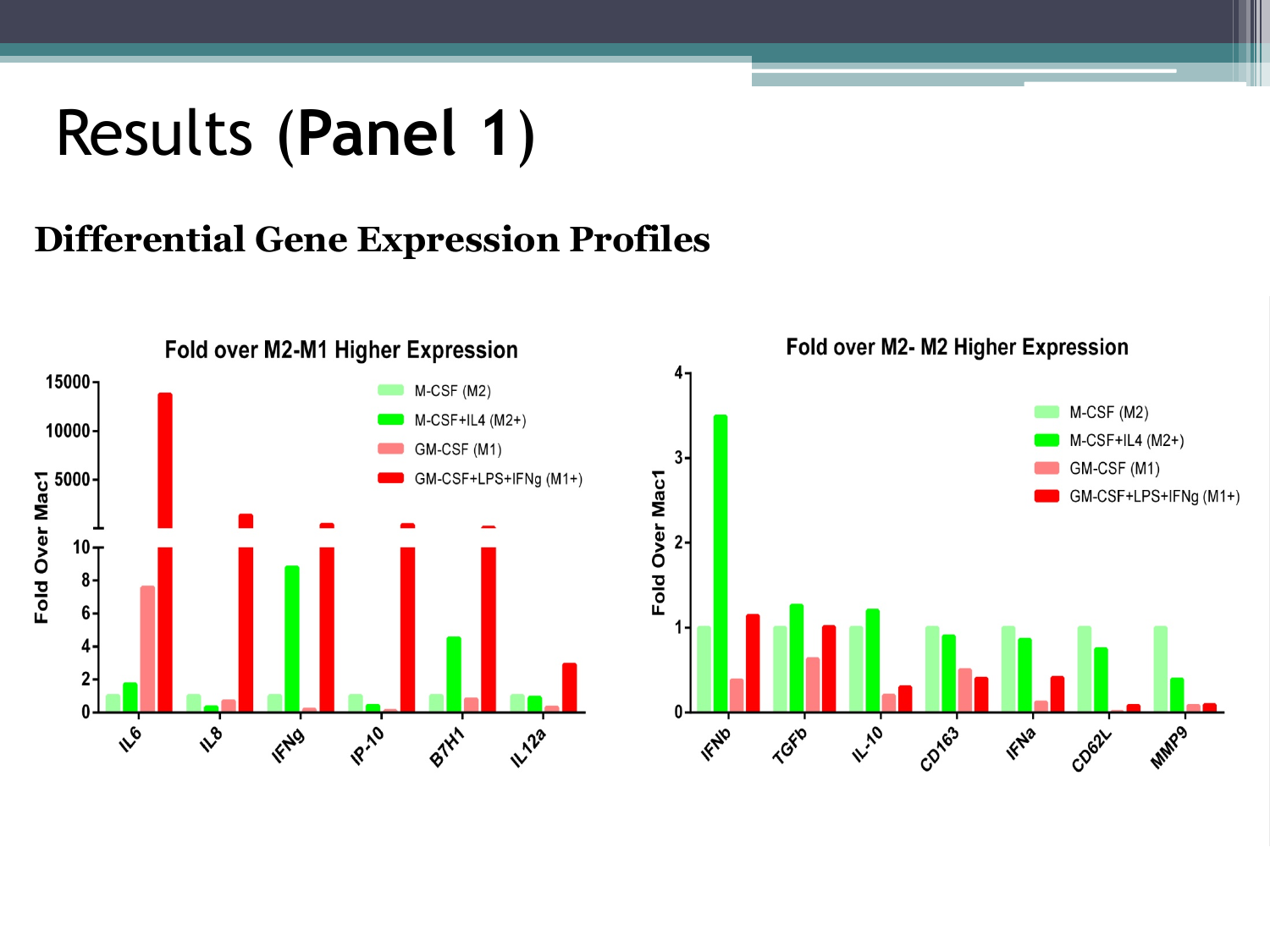### Results (**Panel 2**)

#### **Differential Gene Expression Profiles**

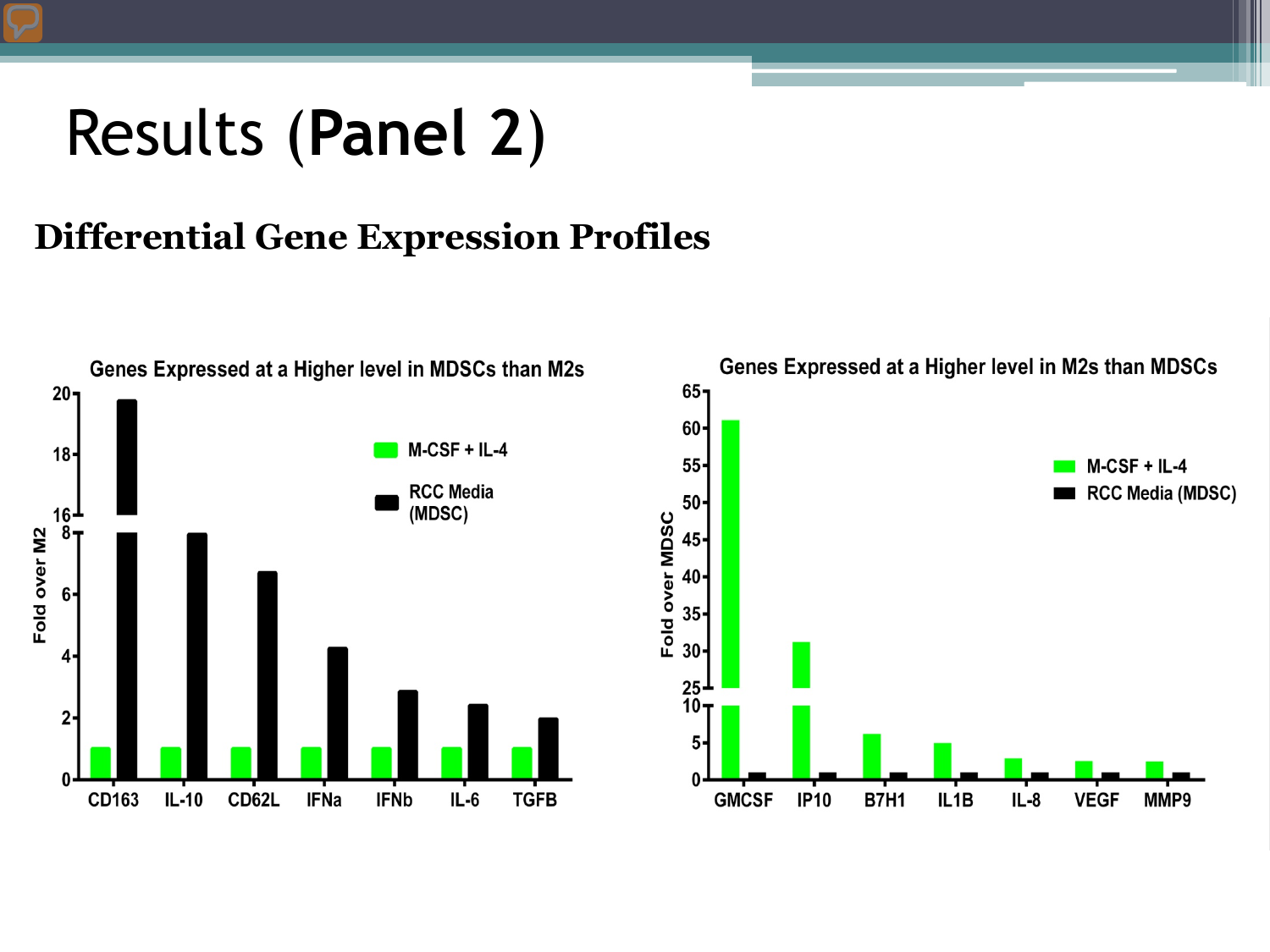# Conclusions

#### • **Panel 1**

- **M1+** (GM-CSF + LPS + IFNg) treatment presents strongest pro-inflammatory gene expression vs. M2
	- IFNg, IL-8, IL-6, IP-10, IL-12a, IL-12b: Confirmed
	- PDL-1 also expressed at high levels
- **M2+** (M-CSF + IL-4) treatment presents strongest anti-inflammatory gene expression vs. M1 TGFb, IL-10, CD163: Confirmed
	- IFNa/IFNb : Unexpected upregulation

#### • **Panel 2**

- **M2+** treatment (M-CSF + IL-4) presents higher expression pro-inflammatory signals vs. MDSC
- MDSC cells expressing higher levels of anti-inflammatory signals vs. M2